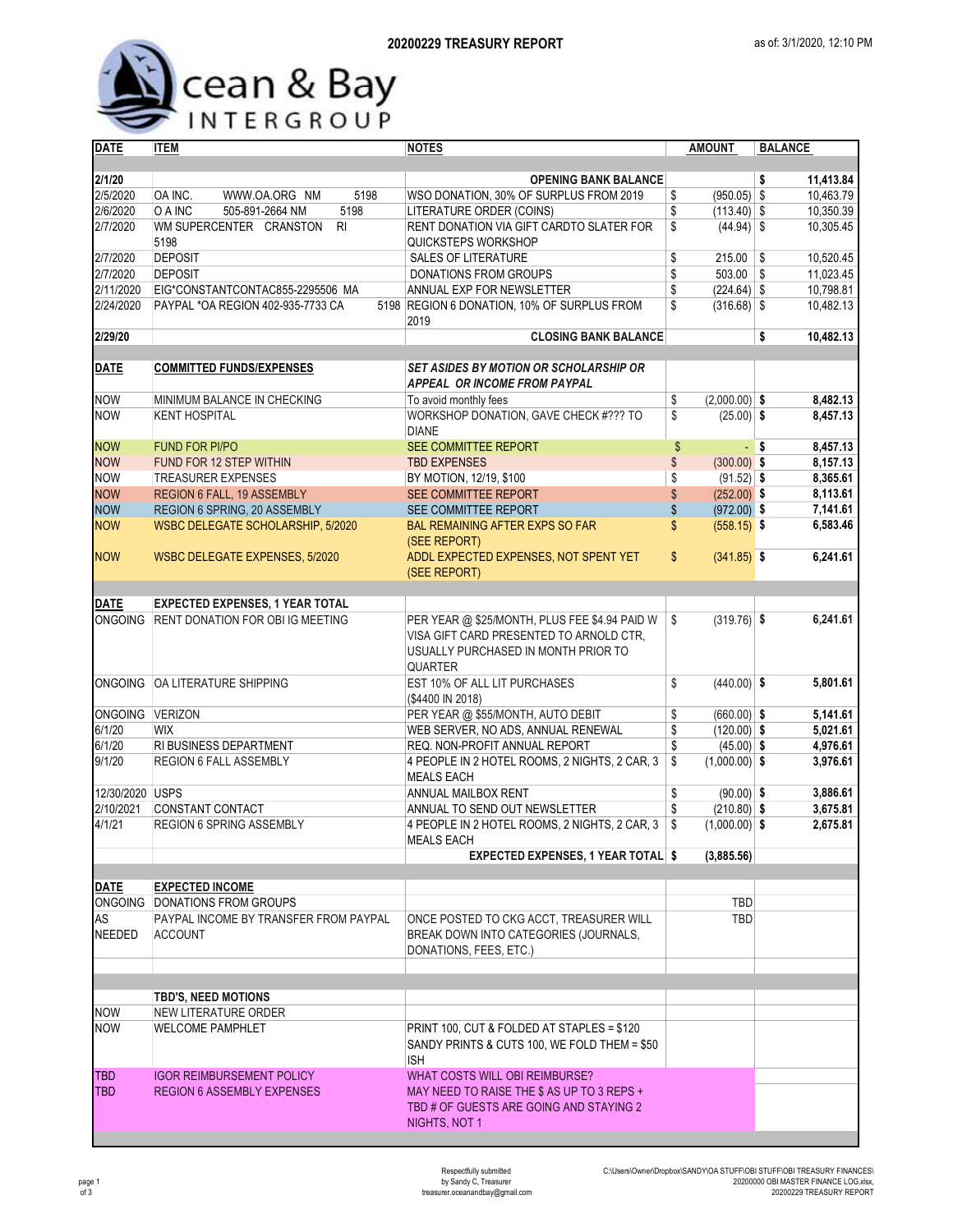

| <b>DATE ITEM</b>  |                                                                   | <b>NOTES</b>                                                                        | <b>AMOUNT</b> |                |                                     |    | <b>BALANCE</b> |
|-------------------|-------------------------------------------------------------------|-------------------------------------------------------------------------------------|---------------|----------------|-------------------------------------|----|----------------|
| 1/1/19 PIPO       |                                                                   |                                                                                     |               |                | <b>FUNDED BY MOTION 6/18 \$</b>     |    | 58.00          |
|                   | 1/31/19 FUND FOR PI/PO                                            | last funded by motion, 1/19                                                         | \$            | 500.00         |                                     | \$ | 558.00         |
|                   | 3/31/19 EXPENSE                                                   | TBD, CHECK W JAY                                                                    | \$            | (48.76)        |                                     | \$ | 509.24         |
|                   | <b>EXPENSE</b>                                                    | TBD, CHECK W JAY                                                                    | \$            | (122.38)       |                                     | \$ | 386.86         |
|                   | <b>EXPENSE</b>                                                    | TBD, CHECK W JAY                                                                    | \$            | (2.06)         |                                     | \$ | 384.80         |
|                   | <b>EXPENSE</b>                                                    | TBD, CHECK W JAY                                                                    | \$            | (68.80)        |                                     | \$ | 316.00         |
|                   | 6/5/2019 DEPOSIT                                                  | REGION 6 GRANT FOR PI/PO                                                            | \$            | 1,200.00       |                                     |    | \$1,516.00     |
|                   |                                                                   |                                                                                     | \$            |                |                                     |    |                |
| 8/19/2019 O A INC |                                                                   | PI/PO LITERATURE ORDER                                                              |               | (378.00)       |                                     |    | \$1,138.00     |
|                   | 505-891-2664 NM<br>5198                                           |                                                                                     |               |                |                                     |    |                |
| 8/19/2019 O A INC |                                                                   | PI/PO LITERATURE ORDER                                                              | \$            | (767.20)       |                                     | \$ | 370.80         |
|                   | 505-891-2664 NM<br>5198                                           |                                                                                     |               |                |                                     |    |                |
|                   | 9/5/2019 DRI*PRINTING SERVI888-888-4211 CA                        | PI/PO PRINTING ORDER                                                                | \$            | (113.98)       |                                     | \$ | 256.82         |
|                   | 10/10/2019 JAY GALLIGAN                                           | TBD, CHECK W JAY                                                                    | \$            | (67.36)        |                                     | \$ | 189.46         |
|                   | (TOTAL FOR CK #2027 = 264.20)                                     |                                                                                     |               |                |                                     |    |                |
|                   | 10/10/2019 JAY GALLIGAN                                           | PI/PO REIMBURSE JAY FOR LABELS & ACRYLIC DISPLAYS                                   | \$            | (196.84)       |                                     | \$ | (7.38)         |
|                   | (TOTAL FOR CK #2027 = 264.20)                                     |                                                                                     |               |                |                                     |    |                |
|                   | 11/20/2019 EXCHANGE FEE                                           | PI/PO EXPENSE                                                                       | \$            | (2.00)         |                                     | \$ | (9.38)         |
|                   |                                                                   |                                                                                     |               |                |                                     |    |                |
|                   | 11/20/2019 APP QR CODE GENERABIELEFELD                            | PI/PO EXPENSE                                                                       | \$            | (66.51)        |                                     | \$ | (75.89)        |
| 1/1/19 PIPO       |                                                                   | TOTAL EXPENSES, EXCL SCHOLARSHIP \$                                                 |               | (1,833.89)     | <b>REMAINING FUNDS \$</b>           |    | (75.89)        |
|                   |                                                                   |                                                                                     |               |                | (NEED MOTION, AND OR 2020 R6        |    |                |
|                   |                                                                   |                                                                                     |               |                | <b>SCHOLARSHIP)</b>                 |    |                |
|                   |                                                                   |                                                                                     |               |                |                                     |    |                |
|                   | 1/1/19 REGION 6 FALL ASSEMBLY 2019                                |                                                                                     |               |                | <b>SET ASIDE \$</b>                 |    | 600.00         |
|                   | 9/23/2019 DENNY'S #9394 Albany<br>NY.                             | 5 REGION 6 FALL ASSEMBLY EXPENSE                                                    | \$            | (28.49)        |                                     | \$ | 571.51         |
|                   | 9/23/2019 RED LION ALBANY<br>ΝY                                   | 9763 KARA/SANDY HOTEL ROOM, 2 NIGHTS                                                | \$            | (225.72)       |                                     | \$ | 345.79         |
|                   | 9/23/2019 WHOLEFDS ABN #10 1ALBANY                                | NY MEALS                                                                            | \$            | (7.57)         |                                     | \$ | 338.22         |
|                   | 9/23/2019 RED LION ALBANY<br><b>NY</b>                            | 5198 MEALS                                                                          | \$            |                |                                     | \$ | 330.66         |
|                   |                                                                   |                                                                                     |               | (7.56)         |                                     |    |                |
|                   | 9/23/2019 CHILI'S COLONIE COLONIE<br>NY                           | <b>MEALS</b>                                                                        | \$            | (44.02)        |                                     | S  | 286.64         |
|                   | 10/3/2019 SANDY CURRY                                             | R6 FALL ASSEMBLY REIMBURSE SANDY FOR MILEAGE,                                       | \$            | (139.18)       | $2026$ \$                           |    | 147.46         |
|                   |                                                                   | <b>TOLLS</b>                                                                        |               |                |                                     |    |                |
|                   | 10/10/2019 JAY GALLIGAN (TOTAL FOR CK #2027                       | R6 FALL ASSEMBLY REIMBURSE JAY FOR LUNCH TICKET                                     | \$            | (319.76)       | 2027                                | \$ | (172.30)       |
|                   | $= 264.20$                                                        |                                                                                     |               |                |                                     |    |                |
|                   | 10/16/2019 CHUCK FARMER                                           | R6 FALL ASSEMBLY REIMBURSE CHUCK FOR JAY HOTEL                                      | \$            | (56.43)        | 2025                                | \$ | (228.73)       |
|                   |                                                                   | ROOM, 1 NIGHT                                                                       |               |                |                                     |    |                |
|                   | 3/1/20 REGION 6                                                   | REIMBURSE OBI FOR KARA SAT NIGHT HOTEL, PARTIAL                                     | \$            | 90.43          |                                     |    | \$(138.30)     |
|                   |                                                                   |                                                                                     |               |                |                                     |    |                |
|                   |                                                                   | <b>MILEAGE</b>                                                                      |               |                |                                     |    |                |
|                   | 12/30/20 DIANE COSTA                                              | REIMBURSE MILEAGE, HOTEL 1 NIGHT                                                    | S             | (252.00)       | tbd, need Diane's Expense Report \$ |    | (390.30)       |
|                   | 2/10/21 REGION 6 FALL ASSEMBLY 2019                               | <b>TOTAL EXPENSES &amp; REIMBURSEMENTS \$</b>                                       |               | (990.30)       | REMAINING FUNDS \$ (390.30)         |    |                |
|                   |                                                                   |                                                                                     |               |                | (NEED MOTION)                       |    |                |
|                   |                                                                   |                                                                                     |               |                |                                     |    |                |
|                   | 1/1/19 REGION 6 SPRING ASSEMBLY 2020                              |                                                                                     |               |                | <b>SET ASIDE \$</b>                 |    | $\blacksquare$ |
|                   | 1/1/20 REGION 6 SPRING ASSEMBLY                                   | ASK REGION 6 FOR A SCHOLARSHIP TO DEFRAY TRAVEL                                     |               |                |                                     | \$ |                |
|                   |                                                                   | EXPENSES? WE VOTED NOT TO, 2/4/20                                                   |               |                |                                     |    |                |
|                   | 4/1/20 REGION 6 SPRING ASSEMBLY                                   | HOTEL ROOM # 1, 2 NIGHTS                                                            | \$            | (226.00)       |                                     | \$ | (226.00)       |
|                   | 4/1/20 REGION 6 SPRING ASSEMBLY                                   |                                                                                     | \$            | (226.00)       |                                     | \$ |                |
|                   |                                                                   | HOTEL ROOM # 2, 2 NIGHTS                                                            |               |                |                                     |    | (452.00)       |
|                   | 4/1/20 REGION 6 SPRING ASSEMBLY                                   | MILEAGE, TOLLS CAR #1                                                               | \$            | (140.00)       |                                     | \$ | (592.00)       |
|                   | 4/1/20 REGION 6 SPRING ASSEMBLY                                   | MILEAGE, TOLLS CAR #2                                                               | \$            | (140.00)       |                                     | \$ | (732.00)       |
|                   | 4/1/20 REGION 6 SPRING ASSEMBLY                                   | LUNCH SATURDAY AT HOTEL, 4 PEOPLE                                                   | \$            | (40.00)        |                                     | \$ | (772.00)       |
|                   | 4/1/20 REGION 6 SPRING ASSEMBLY                                   | FRI DINNER \$25, SAT BFAST \$10, SAT DINNER \$25, SUN                               | \$            | (300.00)       |                                     |    | \$(1,072.00)   |
|                   |                                                                   | BFAST \$15, 4 PEOPLE                                                                |               |                |                                     |    |                |
|                   | 4/1/20 REGION 6 SPRING ASSEMBLY                                   | SOME OF KARA'S EXPENSES REIMBURSED BY R6                                            | \$            | 100.00         |                                     | \$ | (972.00)       |
|                   | <b>REGION 6 SPRING ASSEMBLY 2020</b>                              | <b>TOTAL EXPENSES, \$</b>                                                           |               | (972.00)       | <b>REMAINING \$ (972.00)</b>        |    |                |
|                   |                                                                   | <b>EXCL SCHOLARSHIP</b>                                                             |               |                |                                     |    |                |
|                   |                                                                   |                                                                                     |               |                |                                     |    |                |
|                   | 1/1/19 WSBC 2020                                                  |                                                                                     |               |                | <b>BALANCE \$</b>                   |    | 367.35         |
|                   |                                                                   |                                                                                     |               |                | <b>FROM LAST YEAR'S APPEAL</b>      |    |                |
|                   |                                                                   |                                                                                     |               |                |                                     |    |                |
|                   |                                                                   | 1/1/2020 WSBC SCHOLARSHIP FROM REGION 6 AWARD CONFIRMED BY EMAIL FROM R6, 10/24/19, | \$            |                | 1,000.00 RECEIVED                   |    | \$1,367.35     |
|                   |                                                                   | EXPENSE REPORT DUE 5/2/20 TO REGION 6 AFTER WSBC                                    |               |                |                                     |    |                |
|                   |                                                                   |                                                                                     |               |                |                                     |    |                |
| 1/13/2020 O A INC | 505-891-2664 NM                                                   | 97 WSBC 20 EXPENSE: REG FEE                                                         | \$            | (149.00) SPENT |                                     |    | \$1,218.35     |
|                   |                                                                   | 1/14/2020 NATIONWIDE87797090877-970-9059 RI WSBC 20 EXPENSE: FLIGHT INSURANCE       | \$            |                | (72.24) SPENT                       |    | \$1,146.11     |
|                   | 1/14/2020 SOUTHWEST 526215800-435-9792 TX WSBC 20 EXPENSE: FLIGHT |                                                                                     | \$            | (137.00) SPENT |                                     |    | \$1,009.11     |
|                   | 1/14/2020 SOUTHWEST 526215800-435-9792 TX WSBC 20 EXPENSE: FLIGHT |                                                                                     | \$            | (450.96) SPENT |                                     | \$ | 558.15         |
|                   |                                                                   |                                                                                     |               |                | <b>BALANCE IN SET ASIDE</b>         | \$ | 558.15         |
|                   | 3/31/2020 WSBC APPEAL LETTER                                      | LETTERS GO OUT 1/7/20, DUE BACK TO OBI BY 3/31/20                                   | \$            |                | 600.00 EXPECTED, NOT CONFIRMED      |    | \$1,158.15     |
|                   |                                                                   |                                                                                     |               |                |                                     |    |                |
| 4/1/2020 HOTEL    |                                                                   | <b>EMBASSY SUITES</b>                                                               | \$            |                | (700.00) EXPECTED, NOT CONFIRMED    | \$ | 458.15         |
|                   | 4/1/2020 ADDL EXPENSES                                            | MEALS, SUPPLIES, CABS                                                               | \$            |                | (200.00) EXPECTED, NOT CONFIRMED    | \$ | 258.15         |
|                   | <b>WSBC 2020</b>                                                  | <b>TOTAL EXPENSES, \$</b>                                                           |               | (960.20)       | <b>REMAINING IN FUND. \$</b>        |    | 258.15         |
|                   |                                                                   | <b>EXCL SCHOLARSHIP</b>                                                             |               |                | <b>SET ASIDE FOR 2021</b>           |    |                |
|                   |                                                                   |                                                                                     |               |                |                                     |    |                |